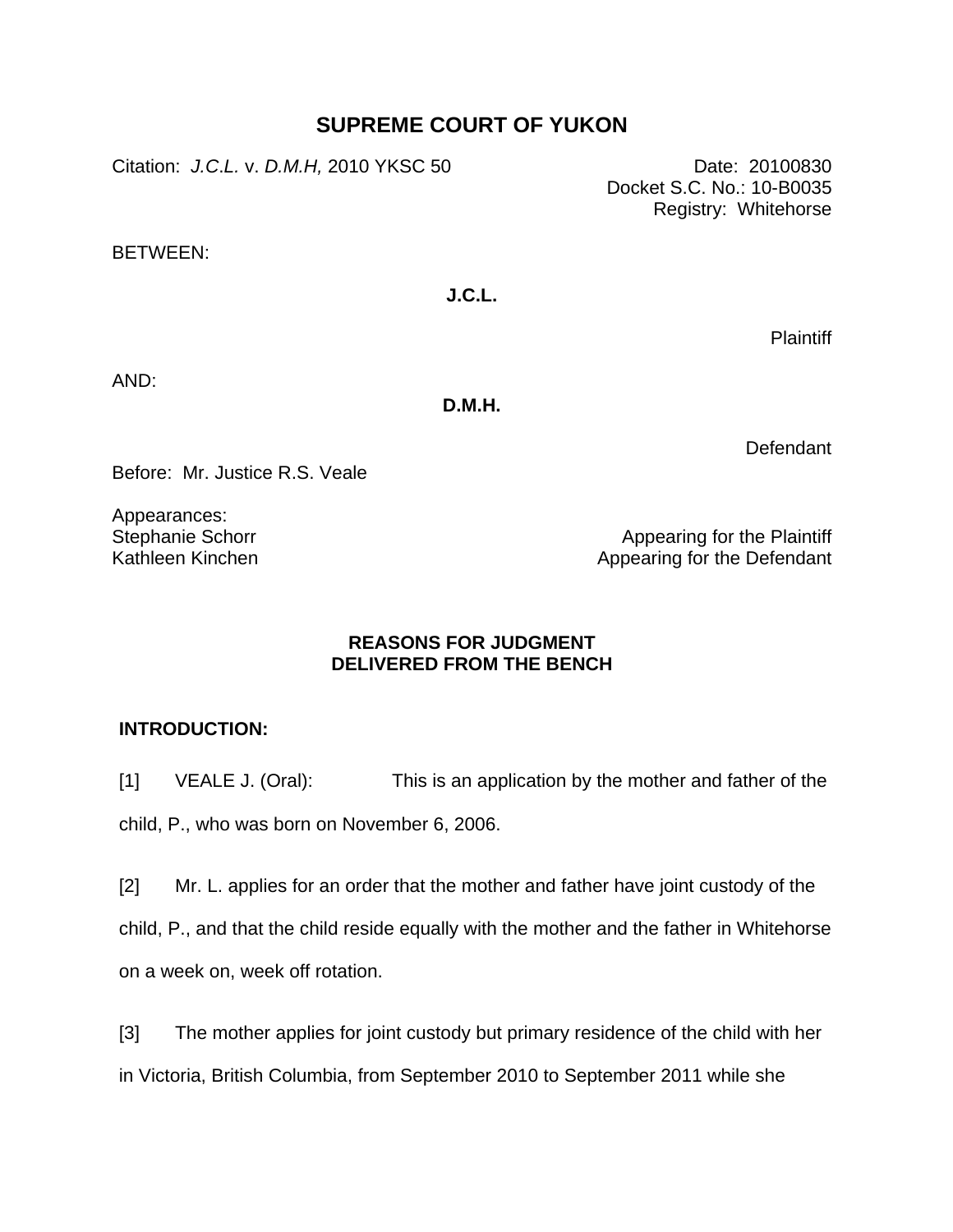completes her schooling at Royal Roads in Victoria. She also applies, and I take it there is agreement on this, that P. reside equally with Mr. L. and Ms. H. in Whitehorse commencing September 2011 on an alternating week schedule, and that P. start kindergarten in the French Immersion Program at Whitehorse Elementary in September 2011.

[4] Ms. H. also applies for a change of the surname of P. from L. to H.-L. and there is agreement with respect to that and that is ordered.

#### **BACKGROUND:**

[5] Ms. H. is 34 years old, as is Mr. L. They had a relationship commencing in 2006 and P. was born on November 6, 2006, and she is presently three years and nine months old. Mr. L. currently is a full-time Family Support Worker with the Government of Yukon and is earning, I believe the number you gave me was 50?

[6] MS. SCHORR: \$54,100 is anticipated for 2010.

[7] THE COURT:  $$54,100$ . Thank you. Ms. H. is currently employed on a seasonal basis with the Wildland Fire Management of the Government of Yukon and that employment ended on August 23 of 2010, and she intends to attend Royal Roads in Victoria to complete her Bachelor in Commerce, which I gather would be completed in August of 2011. The parties historically had a dating relationship until Ms. H. was pregnant with P. and at that time they began to live together, and that relationship unfortunately was strained and it has turned out that, after P. was born, they have actually lived apart more amicably in terms of caring for P. The nub of this case is that in August of 2008, Ms. H. wished to continue her education, which had been put on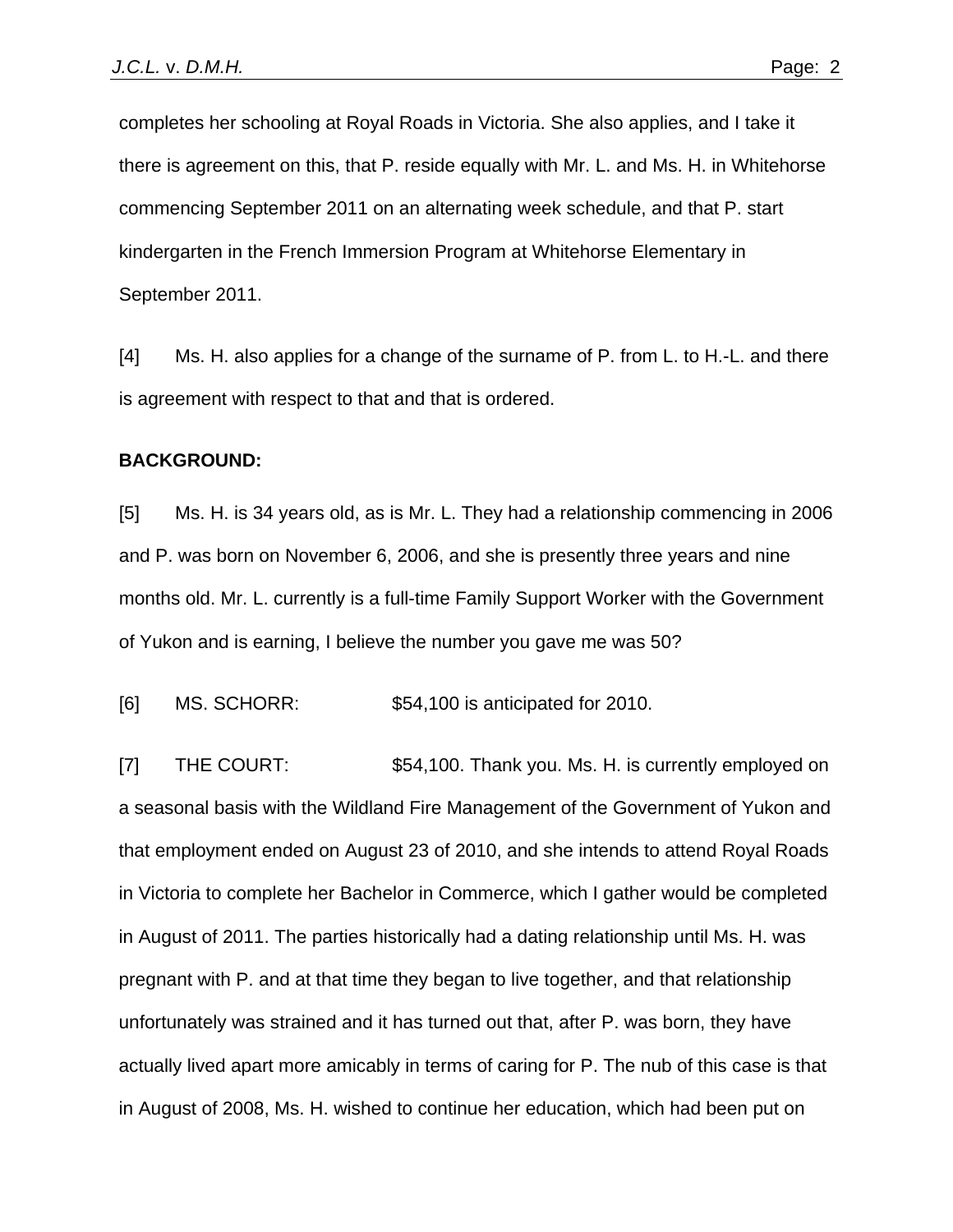hold during the pregnancy and birth of P., and the parties entered into a parenting agreement in August of 2008 that continued the joint custody of P. but permitted Ms. H. to move to Vancouver to continue her schooling. The agreement had a number of clauses but the pertinent ones for this application were paragraphs 5.01 and 5.02.

- 5:01 D. and J. agree that D. may move to Vancouver, British Columbia with P. for the purpose of attending university to complete her undergraduate degree for a period of two and one half years commencing August 28, 2008.
- 5:02 D. shall return to Whitehorse, Yukon with P. upon the completion of the program and in any event no later than September 2010.

[8] That agreement worked out reasonably well in terms of the care and control of P. There was no child support paid by Mr. L. during this period of time as that money was essentially spent on his transportation to Vancouver for access to P. Unfortunately, the education program of Ms. H. did not work out as well and she explored the possibility of a nursing degree, but that has not panned out. She has been very resourceful in finding the Royal Roads Program, which will result in her completing a degree in commerce but not until August of 2011.

[9] Consequently, we have the two applications before us, and I should indicate that the parents are both good parents. There are no particular concerns with respect to P. psychologically, mentally or physically. She is a well-adjusted child and both parents are doing an admirable job in raising her. There is an agreement that there is a change in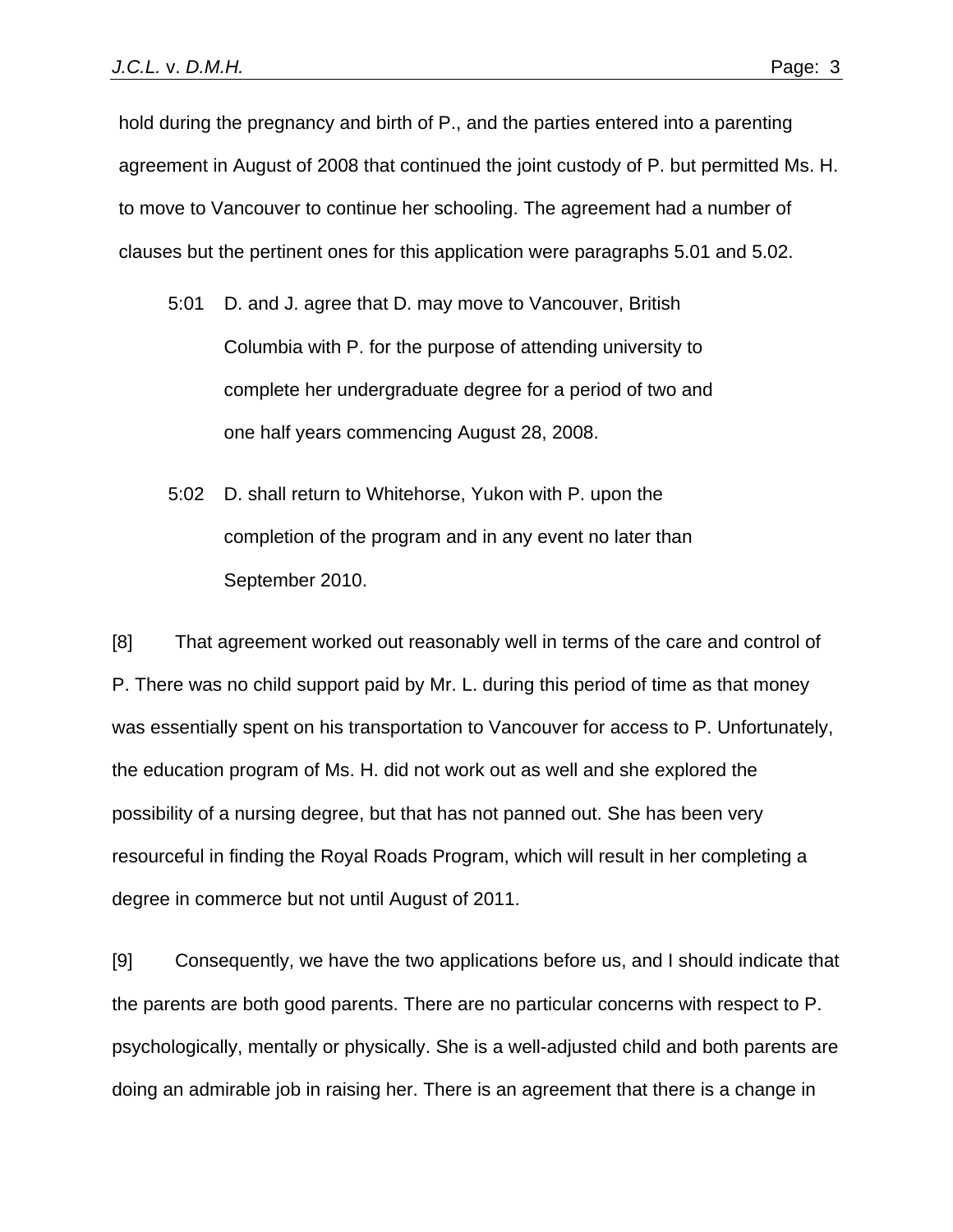circumstances as Ms. H. wishes to pursue her foregone academic training in Victoria for one more year.

#### **ANALYSIS:**

[10] The parties are in agreement with respect to the law to be applied to this application. It is based upon s. 30 of the *Children's Act*, which is now called the *Children's Law Act*, SY 2008 c.1, ss.199(1), which sets out that the best interests is the test in respect of custody or access to a child. The section then sets out a number of factors that should be considered. Taking those factors into consideration in addition to the case law, in *Gordon* v. *Goertz*, [1996] 2 S.C.R. 27, and *Miglin v. Miglin,* 2003 SCC 24 (CanLII). They are as follows:

[11] The existing custody arrangement and relationship being between the child and the custodial parent. It is clear that the existing custody arrangement and relationship between the child and the custodial parent has been that, by agreement, Ms. H. has been the primary caregiver to P. and Mr. L. has been the access parent. However, there is no question that the parents have shared equal parenting of the child. This is indicated in the evidence, since May of 2010, when Ms. H. returned to the Yukon for her summer job, the parties have shared access on a week on, week off basis between May and August of 2010. So while it is fair to say that Ms. H. has been the primary caregiver for the past two years, there is no question that Mr. L. has been capable of being the primary caregiver and has shared primary caregiving in the last several months.

[12] The second factor is the existing access arrangement and the relationship between the child and the access parent. If we examine this from the perspective of the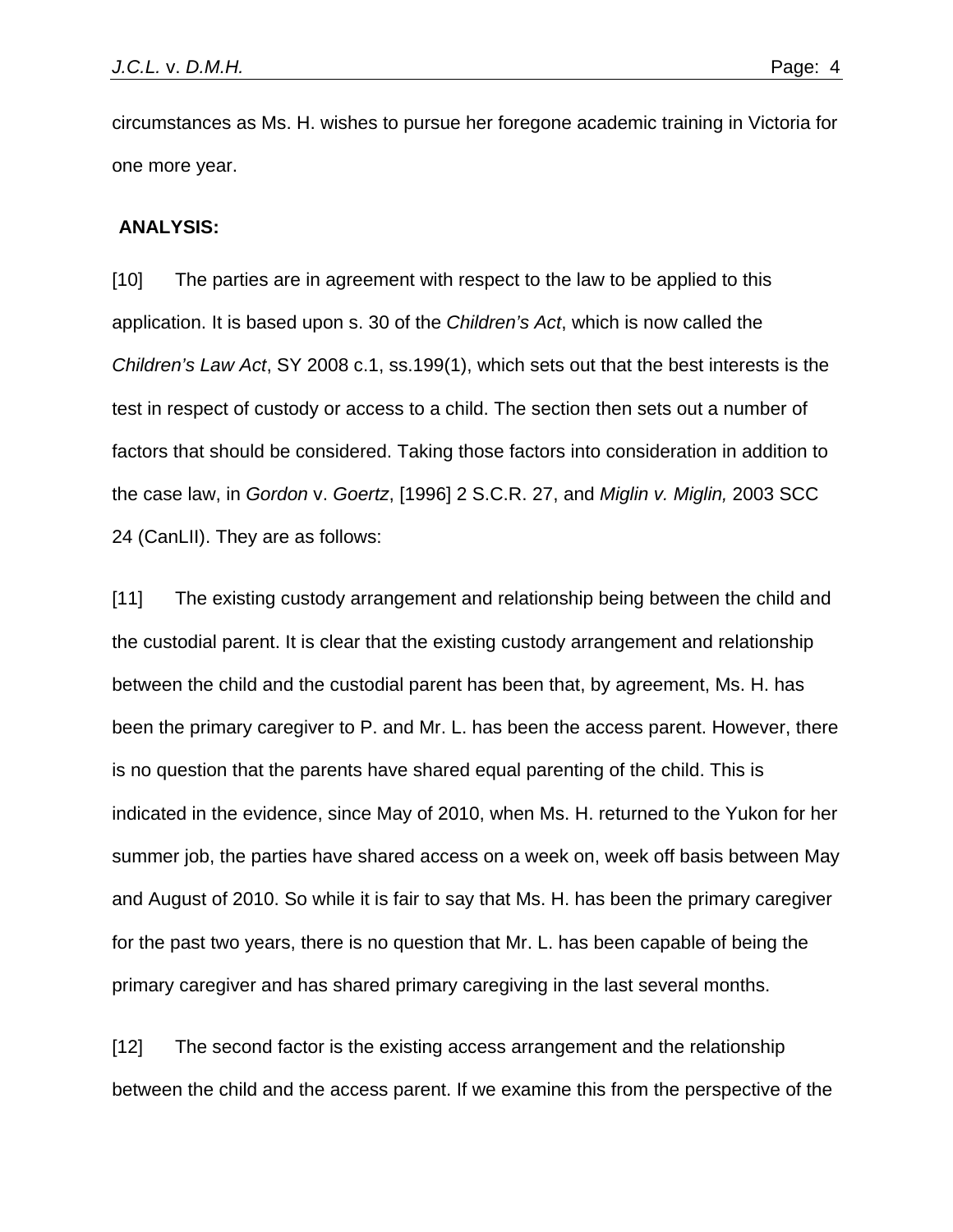two-year period, it is clear that Ms. H. was the primary caregiver and Mr. L. was the access parent. However, as I indicated before, in the past few months that arrangement has changed to one of equal parenting of the child.

[13] The third factor is the desirability of maximizing contact between the child's parents, and there is no question that wherever the child resides during this next year, I think both parents are committed to maximizing the contact of the child with the other parent, subject to the difficulties of transportation and the costs associated with that.

[14] The fourth factor is the views of the child and, in this particular case, with a child of less than four years, it is not particularly helpful to even attempt to get the views of the child, even if they were ascertainable.

[15] The fifth factor is the custodial parent's reason for moving and it is qualified with these words, "Only in the exceptional case where it is relevant to that parent's ability to meet the needs of the child." I think it is fair to say that the reason for Ms. H. seeking to improve her education, in the long-term, is for the benefit of the child, undoubtedly. In the short-term, if one assumes an equal ability of Mr. L. to look after the child and care for the child, as has been indicated, then the reasons for moving are more associated with Ms. H.'s legitimate desire to improve her employability. So it is not a clear-cut situation that the reason for moving relates specifically to the child but there is no question that in the future, it would address the needs of the child.

[16] The sixth factor is the disruption to the child of a change in custody. While there is no question that Ms. H. has been the primary caregiver and there will be some disruption if the child stays in Whitehorse and Ms. H. continues her education, I am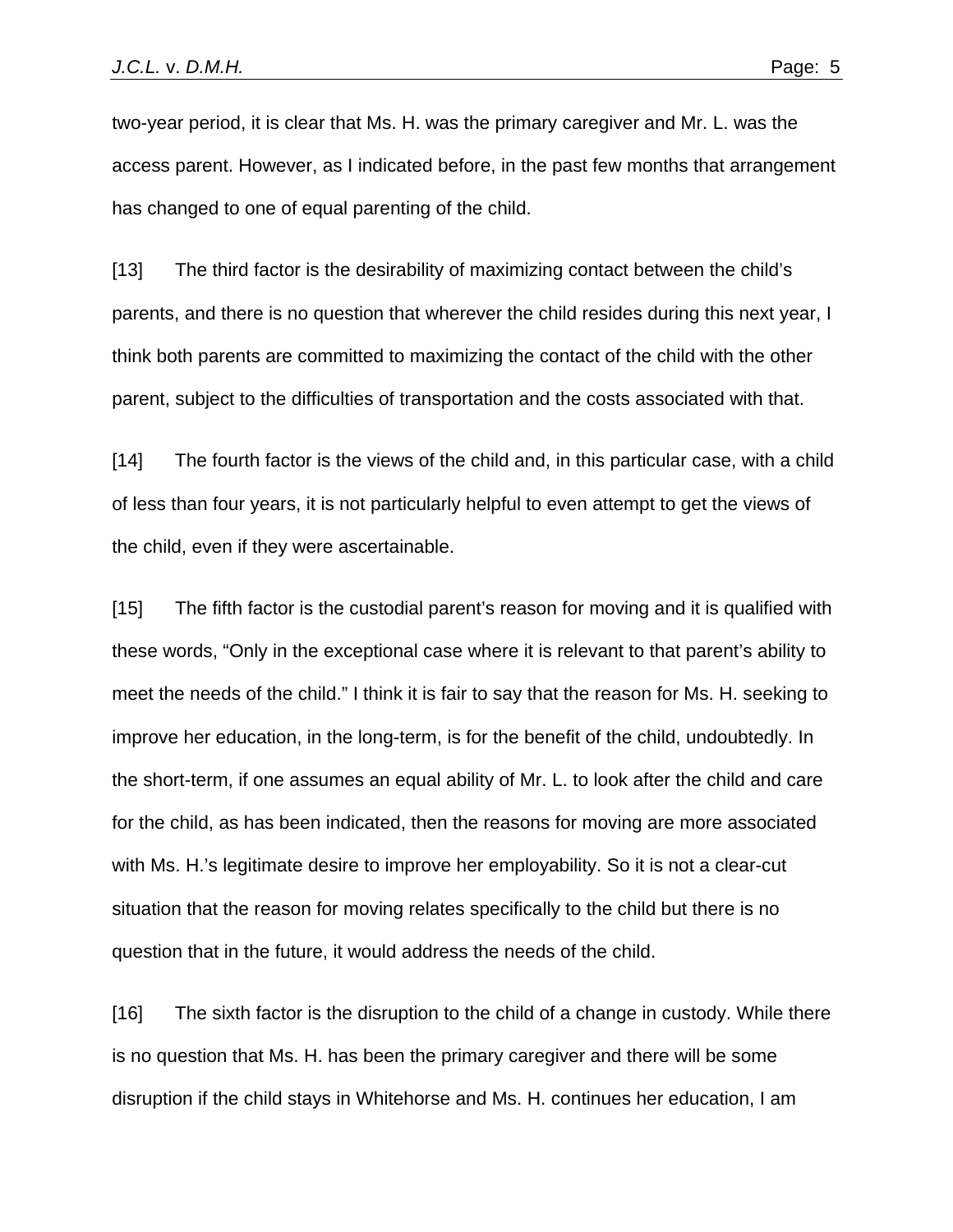satisfied that that disruption will be minimal and not harmful to P., because she has been in the joint custody of both parents, and for the past several months has been in the equal custody sharing arrangement. There is also the factor that the child's daycare arrangements will remain the same as they have been for the past three years.

[17] The seventh factor is the disruption to P. consequent on the removal from family and schools in the community she has come to know. That factor plays both ways in the sense that whether she moves to Victoria, which is a new community and somewhat of a disruption with a new daycare centre, or whether she stays in Whitehorse and she does not have the benefit of her mother's alternative weekly custody, either way there is going to be some disruption to P.

[18] On balance, I have concluded that there is a policy reason in addition to the factors that I have outlined and that is that agreements in the Yukon of this nature are often very difficult to reach, and I say that in recognition that the parents have reached this agreement. In my view, agreements where one party gives up an equal sharing of custody with their child to assist the other parent in improving their education, those agreements should be respected, because there is little likelihood of the agreements being entered into in the first place if it is established that as soon as the parent has established residency outside of the Yukon for the purposes of education, then there is an application to continue that custody outside the Yukon. Consequently, parties are reluctant to enter into those agreements. So, in my view, the agreements should be respected.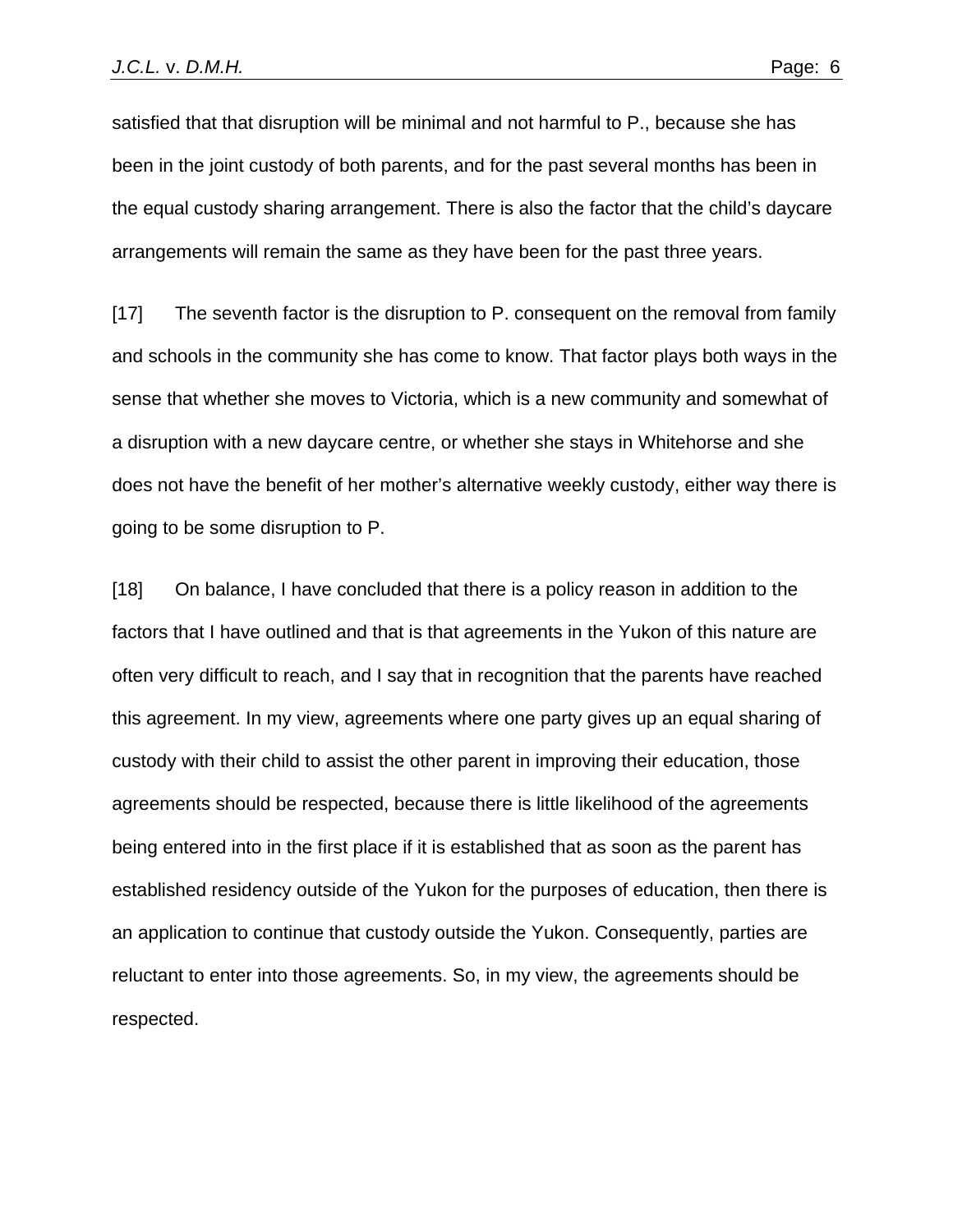[19] I am also satisfied that Mr. L. has demonstrated his ability to parent P., and although P. will undoubtedly miss the weekly parenting of Ms. H., I am satisfied that that can be addressed by generous access, which I will set out, as well as the daily telephone and web cam access to P., should Ms. H. wish to go to Victoria, which I encourage.

### **DISPOSITION:**

[20] My decision is that there will be joint custody of P. P. will reside equally with each parent in Whitehorse on a one week rotation basis. Whether or not Ms. H. goes to Royal Roads for 2010-2011, the complete year, or remains in Whitehorse, Mr. L. shall pay child support to Ms. H. in the amount of \$500 per month. This will permit Ms. H. to have a monthly visit to P. while she is pursuing her education in Victoria. In the event that she does not go to Victoria, it will assist her as she seeks a new employment position in Whitehorse rather than continue her education. I also order that the monthly access that she is able to afford will be supplemented by three additional access periods, December 20 to 30, April 20 to 25 and June 12 to 18.

[21] In the event that Ms. H. remains in Whitehorse, as I have indicated, she will continue to receive child support until their incomes achieve some comparability. In that circumstance, the cost of the child care would be shared on an equal basis, but in the event that she goes to her education in Victoria, the cost of daycare will be borne by Mr. L.

[22] P. shall start French Immersion kindergarten in September 2011 and continue in French Immersion, subject to her circumstances and adaptability to that course of study.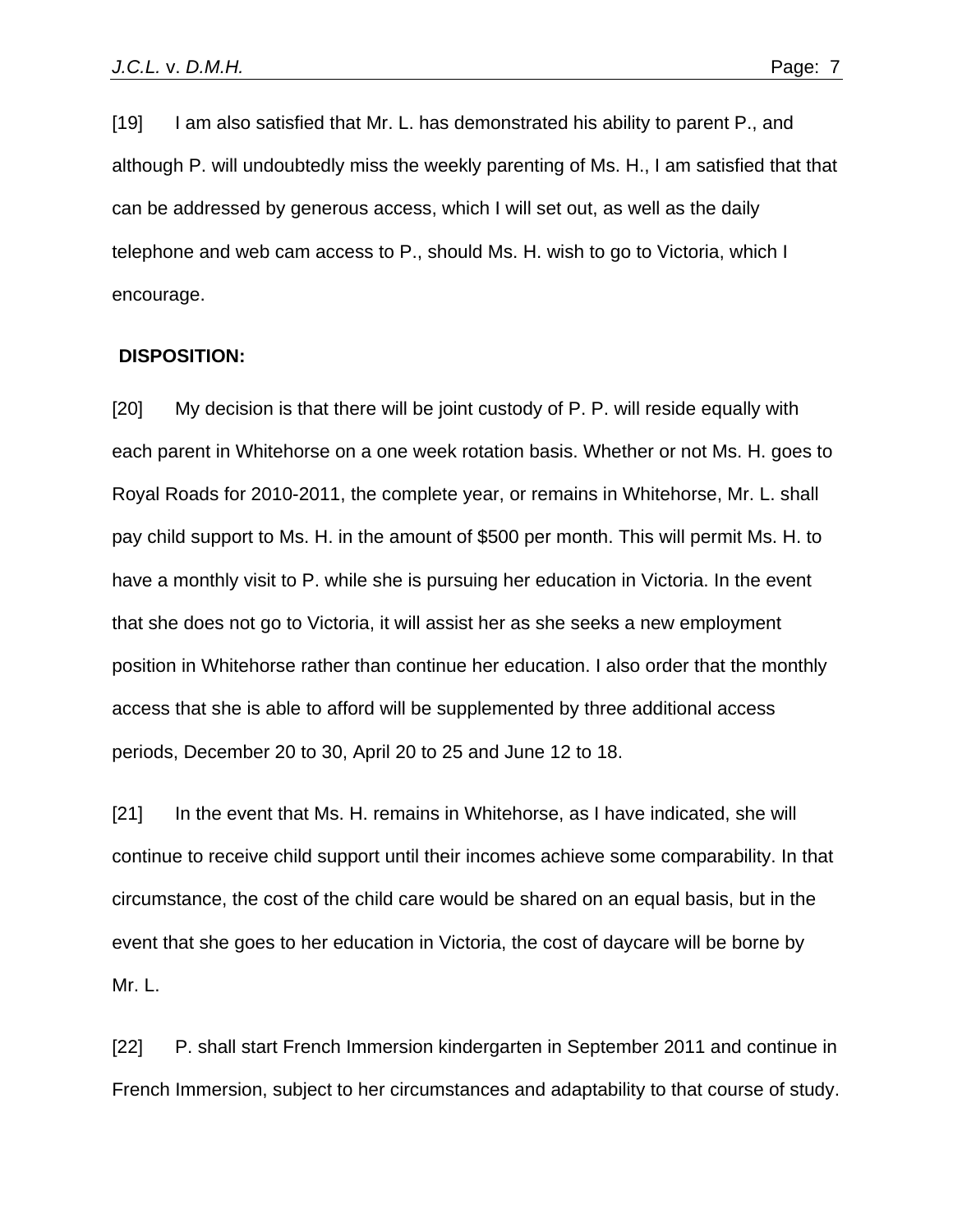[23] There will be daily telephone and web cam access to P. There will be no court costs and, as I have indicated, the surname of P. will be changed to H.-L.

[24] I should say to the parents that I think you have done a very admirable job of raising this child in difficult circumstances. Ms. H., to you, I appreciate that this decision is a difficult one for you but I encourage you to continue your education. You are going to have a relationship with this child for a long time, many years, and this is only one year in that relationship. It is a year that will come and go very quickly for both of you and you will be able to resume your 50-50 care of the child in September of 2011.

[25] Is there anything I have not made clear, counsel?

[26] MS. SCHORR: Maybe just with respect to the additional access; you said there will be three times and?

[27] THE COURT: Monthly access.

[28] MS. SCHORR: Yes.

[29] THE COURT: Plus those three additional ones, but the three additional ones would be the monthly access for the month that they occur, December, April and June.

[30] MS. SCHORR: But would that be J. flying P. down for those three additional visits?

[31] THE COURT: Well, no, the contemplation that I had was that he would be paying child support and that child support would be used by Ms. H. to return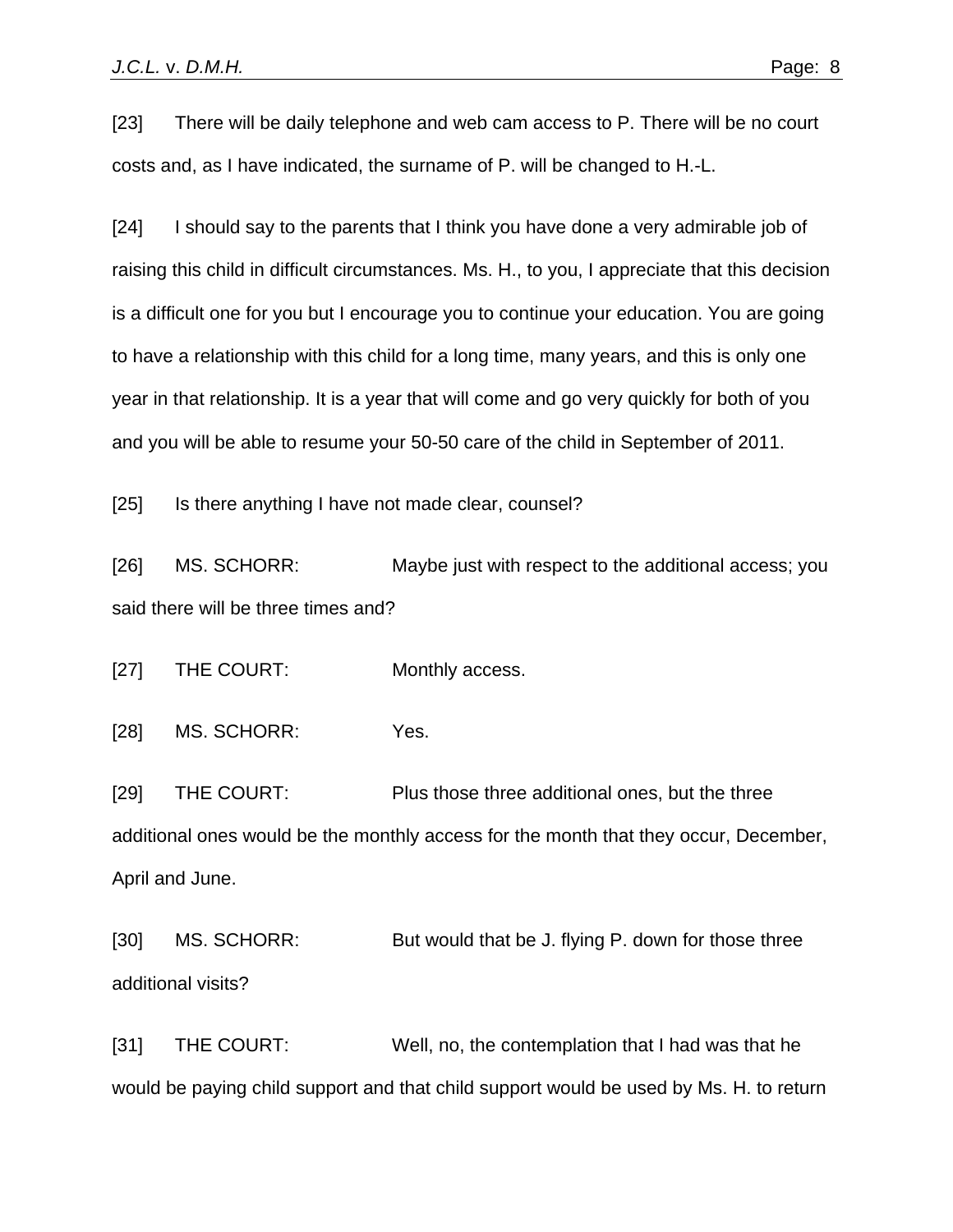to Whitehorse for those access periods. Now, the parties, as you know, can make any arrangement they wish. If it is a better circumstance for Ms. H. to remain in Victoria and Mr. L. to bring the child, I am prepared to consider that, but the parties can reach that agreement, but if they cannot but it appears to be the better arrangement, make your submission now, because that would be an alternative.

- [32] MS. SCHORR: No, I was just thinking ahead --
- [33] THE COURT: It contemplated that --

[34] MS. SCHORR: -- one or the other, \$500 to child -- yeah.

[35] THE COURT: -- Ms. H. would return, but, you know, that is subject to the educational demands that she has. If those educational demands are such that it is better for Mr. L. to travel with the child to Victoria and facilitate access, he does not pay the child support that month but he brings the child down and Ms. H. has an opportunity to spend the time with the child.

[36] MS. SCHORR: Yeah, that's fine.

[37] MS. KINCHEN: So if I could just be clear, there is the three weeks that you have mentioned and then monthly?

[38] THE COURT: There is a period each month.

[39] MS. KINCHEN: Right. Okay, each month.

[40] THE COURT: Yes. I am leaving it open in each month because I am assuming it is going to be like a four-day weekend or something of that nature, but in